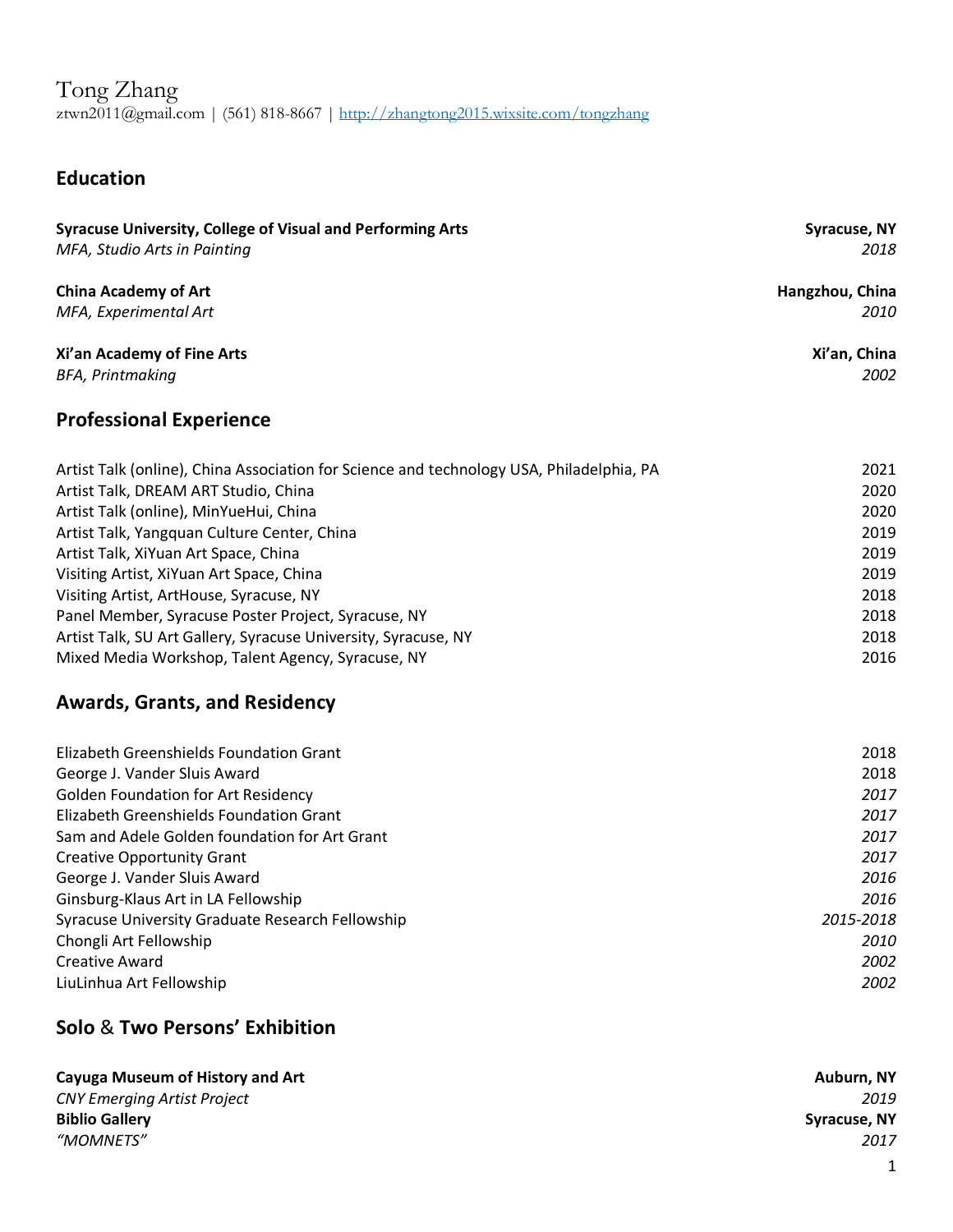**914Works Gallery** (Two Person Show) **Syracuse, NY** *"Upon Reflection of the Anxiety Caused by the Nearly One Million Micro-Melodramas Experienced Daily" 2017* **Michael Sickler Gallery Syracuse, NY** *"Time Zone" 2017* **The Wall Exhibition Space Syracuse, NY** *"Hallway" 2016*

### **Selected Exhibitions**

#### **ArtFields 2022 Lake City, SC**

*2022* **Yangquan Culture Center Yangquan, China** *Angle/Explore-The Artistic Language of Ten People 2019* **Extra.Project.Extra Syracuse, NY** *Godforsaken 2018* **SAGG Gallery New Berlin, NY** *"Made In Paint" 2018* **ArtHelix Gallery New York, NY** *Hide in Plain Sight 2018* **Rock Center Syracuse, NY** *"Over Yonder" 2018* **Milk Gallery New York, NY** *"Group Show", Curated by Lucian Smith 2018* **XIYUAN Art Center Yangquan, China** *"To the Future" 2017* **Golden Foundation for Art Residency New Berlin, NY** *Open Studio 2017* **Point of contact Gallery and Syracuse and Syracuse, NY Syracuse, NY Syracuse, NY** *"OBSCURUS" 2017* **Random Access Gallery Syracuse, NY** *"[/dis/]." 2016* **Elysium Gallery Wale, United Kingdom** *"BEEP" International Painting Biennial, Juried by Jonathan Watkins 2016*  **The Wall Exhibition Space Syracuse, NY** *"On The Wall" 2016* **Attleboro Arts Museum Attleboro, MA** *4th National MGNE, Juried by Andrew Stevens 2016* **The Wall Exhibition Space Syracuse, NY** *"Unstretched" 2015* **Borderlands Brewery Art Space Tucson, AZ** *"POP UP" 2014* **Tucson Museum of Art Tucson, AZ** *"Art On Tap" 2014* **Graduate Gallery Tucson, AZ** *"East Meets West" 2011* **Yangquan Cultural Center Yangquan, China** *"Geili" Invitational Exhibition of Contemporary Painting 2011* **Museum of China Academy Of Art Hangzhou, China Hangzhou, China Hangzhou, China** *"Guomei Spring" 2010* **Yangquan Cultural Center Yangquan, China** *"Empty" Invitational Exhibition of Contemporary Art 2009* **Yang Mo Tang Gallery Nanjing, China**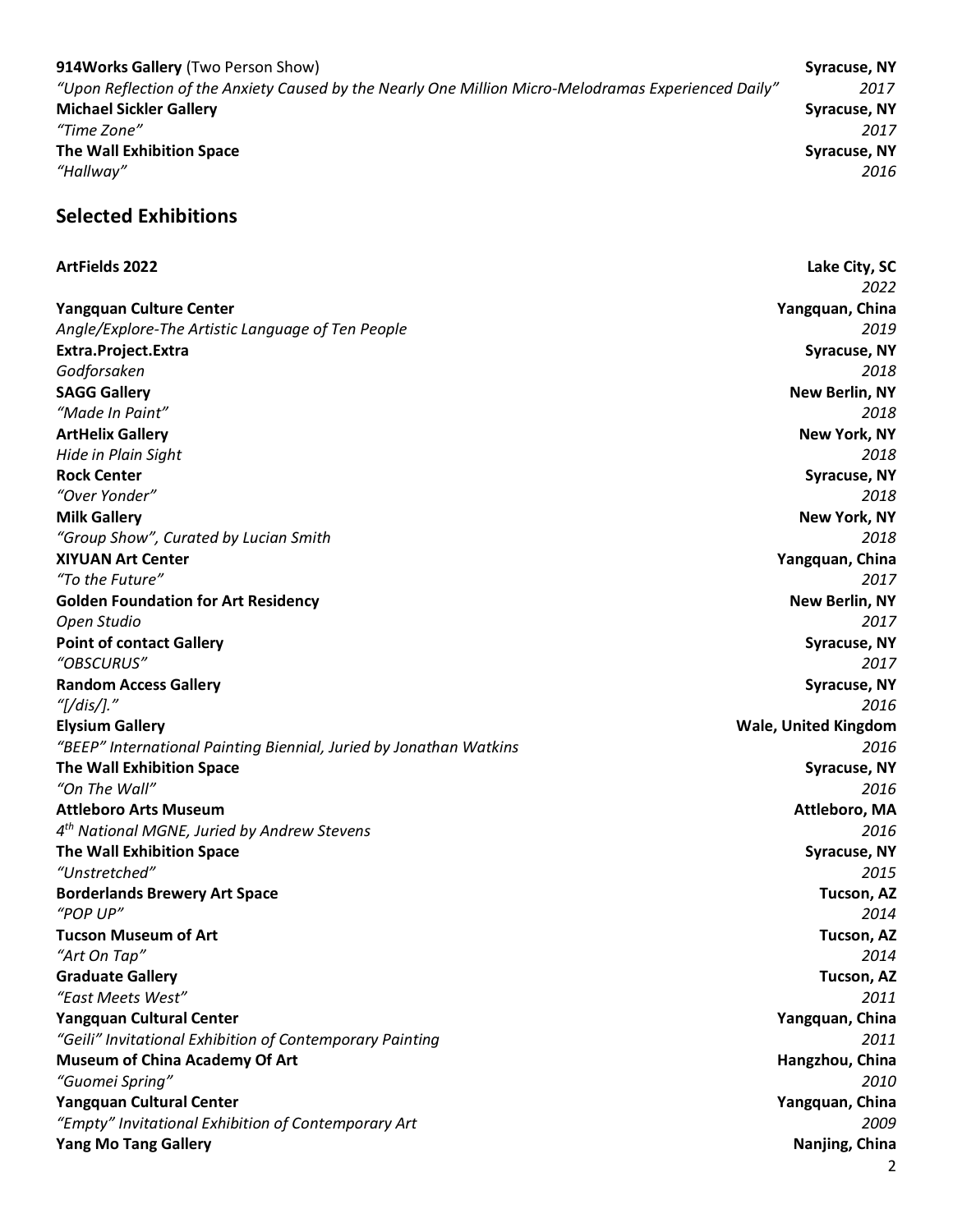| "Speed Ning-Hang" Contemporary Painting Exhibition                   | 2009                  |
|----------------------------------------------------------------------|-----------------------|
| <b>JING Art Gallery</b>                                              | Hangzhou, China       |
| "Huo le" Contemporary Art Exhibition                                 | 2008                  |
| <b>Museum of Central Academy of Fine Arts</b>                        | <b>Beijing, China</b> |
| National Annual competition of Academic Printmaking                  | 2006                  |
| Museum of Xi'an Academy of Fine Arts                                 | Xi'an, China          |
| "Sharing and Refreshing" Contemporary Art Exhibition                 | 2005                  |
| Xi'an Museum of Art                                                  | Xi'an, China          |
| China and Japan Invitational Exhibition of International Printmaking | 2003                  |

## **Publication and Interview**

| <b>Mayer Pavilion</b>                                                           | <b>Berlin, Germany</b>      |
|---------------------------------------------------------------------------------|-----------------------------|
| Artist Interview                                                                | March 14, 2021              |
| <b>YQRTV</b>                                                                    | Yangquan, China             |
| Artist Interview                                                                | December 08, 2019           |
| <b>CREATIVEBLOCH Magazine, Issue No. 5</b>                                      | October 2018                |
| <b>QoR</b> colors                                                               | <b>New Berlin, NY</b>       |
| Artist Interview                                                                | June 2018                   |
| Art Beat by Nora Ashwood: Golden award gives to painters, The Cooperstown CRIER | May 03, 2018                |
| <b>MADE IN PAINT 2018</b>                                                       | <b>New Berlin, NY</b>       |
| Exhibition Catalogue, ISBN-13:978-0-9883079-9-5                                 | April 07, 2018              |
| <b>PURPLE DIARY, Purple Art</b>                                                 | February 05, 2018           |
| Group Show at Serving the people, ARTSY.NET                                     | February 04, 2018           |
| <b>OFFICE Magazine, Office Art</b>                                              | January 29, 2018            |
| The Woven Tale Press. VOL. V#9, Woven Tale Press LLC                            | November 2017               |
| NEWHOUSE Communication Center (Morning On The Hill, Orange Television Network)  | <b>Syracuse, NY</b>         |
| Artist Interview                                                                | September 2017              |
| <b>Daily Orange</b>                                                             | <b>Syracuse, NY</b>         |
| Artist Interview                                                                | September 2017              |
| <b>Create! Magazine</b>                                                         | Philadelphia, PA            |
| Issue VI, ISSN 2475-9198                                                        | September 2017              |
| APERO Gallery Fine Arts Catalogue "Observe"                                     | <b>Fullerton, CA</b>        |
| <b>Featured Cover Artist</b>                                                    | August 2017                 |
| <b>BEEP 2016 International Painting Biannual Exhibition</b>                     | <b>Wale, United Kingdom</b> |
| <b>Exhibition Catalogue</b>                                                     | August 2016                 |
| 4th National Monotype/Monoprint Juried Exhibition Catalogue ISBN 9781329979871  | <b>Cambridge, MA</b>        |
| Exhibition Catalogue, ISBN 9781329979871                                        | April 2016                  |
| <b>Breeze Publication. Inc.</b>                                                 | Lincoln, RI                 |
| Art For All                                                                     | April, 2016                 |
| <b>Northern Art</b>                                                             | <b>Tianjing, China</b>      |
| Issue IIII, ISSN 1008-8822                                                      | October 2004                |
| "Layered texture" Art Book                                                      | Hebei, China                |
| ISBN 7531019116                                                                 | <b>July 2002</b>            |
| <b>China Printmaking Magazine</b>                                               | Shenzhen, China             |
| CN 11-3106/J                                                                    | 2002                        |
|                                                                                 |                             |

# **Collection and Auction**